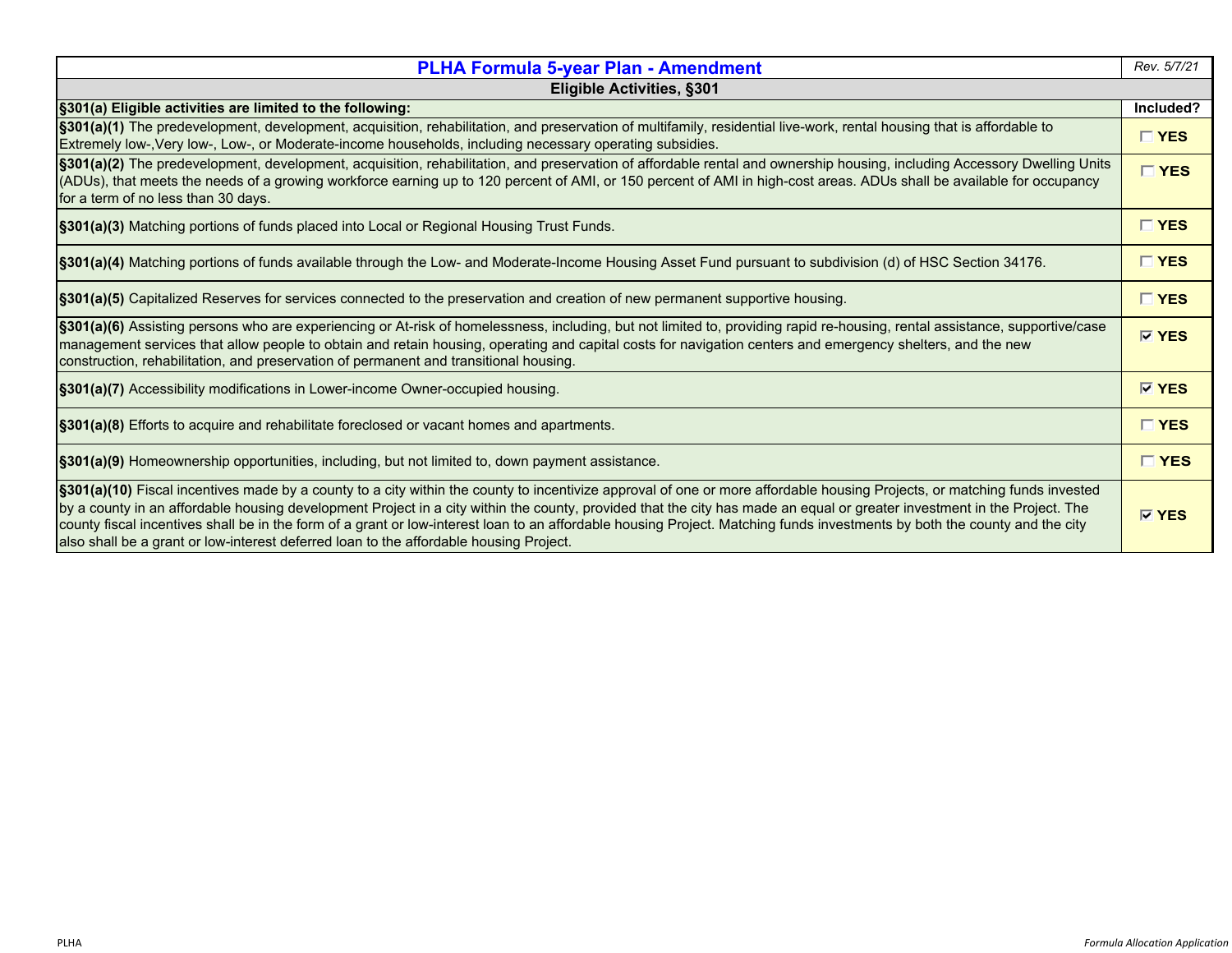## **§302(c)(4) Plan** *Rev. 5/7/21*

**§302(c)(4)(A)** Describe the manner in which allocated funds will be used for eligible activities.

The County of Orange plans to use PLHA funds for 3 activities:

Section 301(a)(6): Assisting persons who are experiencing or at risk of homelessness, including, but not limited to, providing rapid rehousing, rental assistance, supportive/case management services that allow people to obtain and retain housing, operating and capital costs for navigation centers and emergency shelters, and the new construction, rehabilitation, and preservation of permanent and transitional housing; Section 301(a)(7): Accessibility modifications in lower-income owner-occupied housing for households with incomes of no more than 60% Area Median Income (AMI); and Section 301(a)(10) Fiscal incentives made by a county to a city within the county to incentivize approval of one or more affordable housing projects, or matching funds invested by a county in an affordable housing develop project in a city within the county, provided that the city has made an equal or greater investment in the project. The county fiscal incentives shall be in the form of a grant or low-interest loan to an affordable housin g project. Matching funds investments by both the county and the city also shall be a grant or low-interest deferred loan to the affordable housing project. This Activity is new as it was not included in the initial Five-Year Plan. THis is due to the fact that the City of San Juan Capistrano joined the County in the Urban County City Program effective July 1, 2021.

§302(c)(4)(B) Provide a description of the way the Local government will prioritize investments that increase the supply of housing for households with incomes at or below 60 percent of Area Median Income (AMI).

All clients who receive assistance at one of the navigation centers in the North SPA, one of the Emergency Shelters at the YaleTransitional Center in the Central SPA, or at the Alternative Sleeping Loc in Laguna Beach, or those who will be assisted with supportive services including rapid rehousing, rental assistance, and supportive/case management services, who are homeless, or at risk of homelessness will have household incomes of no more than 60%. In addition, all seniors who are assisted withaccessibility modifications to their owner-occupied units will have incomes of no more than AMI. Therefore, 100% of the PLHA funding will be allocated for households with incomes at or below 60% AMI, adjusted by household size. Finally, the City of San JUan Capistrano intends to work with a Developer for the creation of Affordable Rental Housing affordable and available to households with incomes at of below 30% AMI.

**§302(c)(4)(C)** Provide a description of how the Plan is consistent with the programs set forth in the Local Government's Housing Element.

There are several Strategies described in the Annual Grantee Report on the County of Orange's Housing Element that are consistent with the PLHA Five Year Plan. They include Strategy (1f)(7): Orange County continues to operate as the collaborative applicant for Orange County Continuum of Care (CoC) Programs. .As a collaborative applicant for the CoC the County places a high priority on the development and on going operations of navigation centers, emergency shelters that are local, regional and transitional, as well as activities that providesupportive services for homeless and those at risk of homelessness. Strategy (3d)(1): The County will seek State and Federal monies, as funding becomes available, for supportive housing construction and rehabilitation targeted for persons with disabilities, which is consistent with the expansion of housing rehabilitation programs to provide accessibility modifications to low-income seniors.

**Activities Detail** (Activities Detail (Must Make a Selection on Formula Allocation Application worksheet under Eligible Activities, §301))

§301(a)(1) The predevelopment, development, acquisition, rehabilitation, and preservation of multifamily, residential live-work, rental housing that is affordable to extremely low-,very low-, low-, or moderateincome households, including necessary Operating subsidies.

§301(a)(2) The predevelopment, development, acquisition, rehabilitation, and preservation of Affordable rental and ownership housing, including Accessory Dwelling Units (ADUs), that meets the needs of a growing workforce earning up to 120 percent of AMI, or 150 percent of AMI in high-cost areas. ADUs shall be available for occupancy for a term of no less than 30 days.

**§301(a)(3)** Matching portions of funds placed into Local or Regional Housing Trust Funds.

**§301(a)(4)** Matching portions of funds available through the Low- and Moderate-Income Housing Asset Fund pursuant to subdivision (d) of HSC Section 34176.

**§301(a)(5)** Capitalized Reserves for Services connected to the preservation and creation of new permanent supportive housing.

§301(a)(6) Assisting persons who are experiencing or At risk of homelessness, including, but not limited to, providing rapid rehousing, rental assistance, supportive/case management services that allow people to obtain and retain housing, operating and capital costs for navigation centers and emergency shelters, and the new construction, rehabilitation, and preservation of permanent and transitional housing.

§302(c)(4)(E)(i) Provide a detailed and complete description of how allocated funds will be used for the proposed Activity.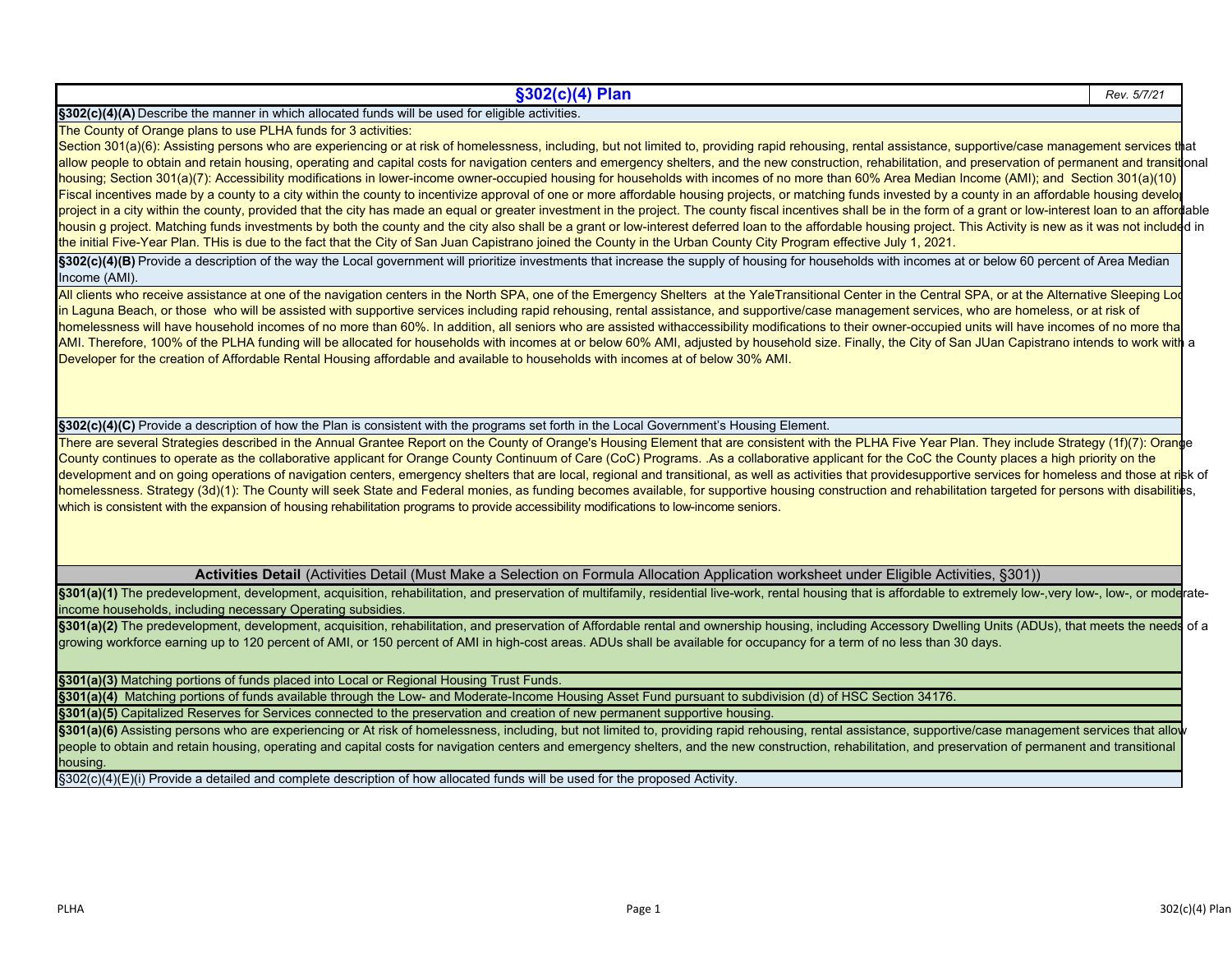There are several activities that will be provided under Section 301(a)(6): They include: Buena Park Navigation Center located at 6494 Caballero Blvd, Buena Park, CA 90620 and Placentia Navigation Center located at 731 S. Melrose Street Placentia, CA 92870. These activities are considered a jointly funded project under the PLHA guidelines and will be allocated 35% of the PLHA allocation that will to be distributed to the City of La Habra, who has been designated Treasurer of a jointly funded project on behalf of Brea, Cypress, La Palma, Los Alamitos, Staton and Villa Park. These urban county cities have joined in a collaborative effort with the entitlement jurisdictions of Buena Park, Fullerton, La Habra, Orange, Placentia, and Yorba Linda to develop these navigation centers where homeless in the North Service Planning Area (SPA) and receive shelter and services. The operators were procured through a competitive NOFA process by the Citiy of Buena Park and and the City of Placentia; Alternative Sleeping Location located at 20652 Laguna Canyon Road Laguna Beach, CA 92651 will be allocated 3% of the PLHA allocation for the City of Laguna Beach; Activity 4) Yale Transitional Center located

Complete the table below for each proposed Activity to be funded with 2019-2023 PLHA allocations. If a single Activity will be assisting households at more than one level of Area Median Income, please list the Activity as many times as needed to capture all of the AMI levels that will be assisted, but only show the percentage of annual funding allocated to the Activity one time (to avoid double counting).

| <b>Funding Allocation Year</b>                                                    | 2019                                     | 2020   | 2021                          | 2022                                                                                | 2023   | 2019                                      | 2020   | 2021                                             | 2022                                                                 | 2023                   | 2019                            | 2020                                                                       | 2021                            | 2022                                                                           |              |
|-----------------------------------------------------------------------------------|------------------------------------------|--------|-------------------------------|-------------------------------------------------------------------------------------|--------|-------------------------------------------|--------|--------------------------------------------------|----------------------------------------------------------------------|------------------------|---------------------------------|----------------------------------------------------------------------------|---------------------------------|--------------------------------------------------------------------------------|--------------|
| Type of Activity for Persons<br>Experiencing or At Risk of<br>Homelessness        | Navigation<br>Center<br>Capital<br>Costs | Center | Center<br>Operating Operating | Navigation Navigation Navigation Navigation<br>Center<br><b>Operating Operating</b> | Center | Emergenc<br>y Shelter<br>Capital<br>Costs |        | y Shelter   y Shelter  <br>Operating   Operating | Emergenc Emergenc Emergenc Emergenc<br>y Shelter<br><b>Operating</b> | y Shelter<br>Operating | /Case<br>ent<br><b>Services</b> | /Case<br>Managem   Managem   Managem   Managem  <br>ent<br><b>Services</b> | /Case<br>ent<br><b>Services</b> | Supportive Supportive Supportive Supportive<br>/Case<br>ent<br><b>Services</b> |              |
| $\S302(c)(4)(E)(i)$ Percentage of<br>Funds Allocated for the Proposed<br>Activity | 35.00%                                   | 35.00% | 35.00%                        | 35.00%                                                                              | 35.00% | 25.00%                                    | 25.00% | 25.00%                                           | 25.00%                                                               | 25.00%                 | 10.00%                          | 10.00%                                                                     | 10.00%                          | 10.00%                                                                         |              |
| §302(c)(4)(E)(ii) Area Median<br>Income Level Served                              | 30%                                      | 30%    | 30%                           | 30%                                                                                 | 30%    | 30%                                       | 30%    | 30%                                              | 30%                                                                  | 30%                    | 30%                             | 30%                                                                        | 30%                             | 30%                                                                            | <b>TOTAL</b> |
| §302(c)(4)(E)(ii) Unmet share of<br>the RHNA at AMI Level                         |                                          |        |                               |                                                                                     |        |                                           |        |                                                  |                                                                      |                        |                                 |                                                                            |                                 |                                                                                |              |
| Note: complete for year 2019<br>& 2020 only                                       | N/A                                      | N/A    | N/A                           | N/A                                                                                 | N/A    | N/A                                       | N/A    | N/A                                              | N/A                                                                  | N/A                    | N/A                             | N/A                                                                        | N/A                             | N/A                                                                            | $\Omega$     |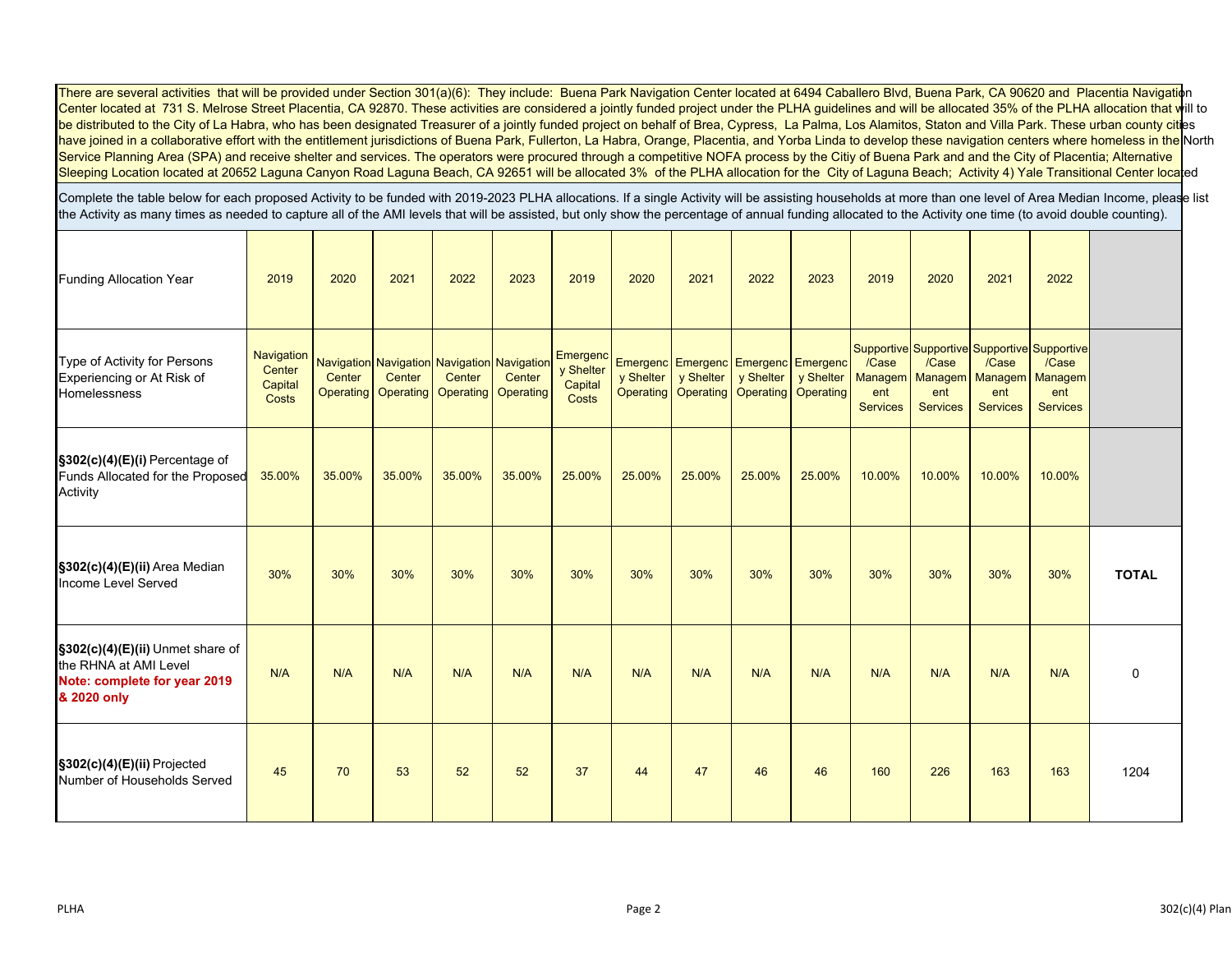| $\textsf{S}302(c)(4)(E)(iv)$ Period of<br>Affordability for the Proposed<br>Activity (55 years required for<br>rental housing projects)                                                                                                                                                                                                                                                                                                                                                                                                                                                                                                                                                                                                                                                                                                                                                                                                                                                                                                                                                                                                                                                                                                                                                                                                                                                                                                                                                                                                                                                                                           | N/A                                                                                                                                                                                                                                                                                                                                                                                                                                                                                                                                                                                                                                                                            | N/A | N/A | N/A | N/A | N/A | N/A | N/A | N/A | N/A | N/A | N/A | N/A | N/A |              |
|-----------------------------------------------------------------------------------------------------------------------------------------------------------------------------------------------------------------------------------------------------------------------------------------------------------------------------------------------------------------------------------------------------------------------------------------------------------------------------------------------------------------------------------------------------------------------------------------------------------------------------------------------------------------------------------------------------------------------------------------------------------------------------------------------------------------------------------------------------------------------------------------------------------------------------------------------------------------------------------------------------------------------------------------------------------------------------------------------------------------------------------------------------------------------------------------------------------------------------------------------------------------------------------------------------------------------------------------------------------------------------------------------------------------------------------------------------------------------------------------------------------------------------------------------------------------------------------------------------------------------------------|--------------------------------------------------------------------------------------------------------------------------------------------------------------------------------------------------------------------------------------------------------------------------------------------------------------------------------------------------------------------------------------------------------------------------------------------------------------------------------------------------------------------------------------------------------------------------------------------------------------------------------------------------------------------------------|-----|-----|-----|-----|-----|-----|-----|-----|-----|-----|-----|-----|-----|--------------|
| §302(c)(4)(E)(iii) A description of major steps/actions and a proposed schedule for the implementation and completion of the Activity.<br>There are several projects that will continue be provided under Section 301(a)(6). They include: Activity 1) Buena Park Navigation Center located at 6494 Caballero Blvd, Buena Park, CA 90620 and<br>Placentia Navigation Center located at 731 S. Melrose Street Placentia, CA 92870. These activities are considered a jointly funded project under the PLHA guidelines and will be allocated 35% of the PLHA<br>allocation that will to be distributed to the City of La Habra, who has been designated Treasurer of a jointly funded project on behalf of Brea, Cypress, La Palma, Los Alamitos, Staton and Villa Park. These<br>urban county cities have joined in a collaborative effort with the entitlement jurisdictions of Buena Park, Fullerton, La Habra, Orange, Placentia, and Yorba Linda to develop the navigation centers and<br>operating costs will be provided the remainder of te five-year period. Activity 2) Alternative Sleeping Location located at 20652 Laguna Canyon Road Laguna Beach, CA 92651 will be allocated 3% of the<br>PLHA allocation for the City of Laguna Beach and Yale Transitional Center located at 1801 S. Greenville Santa Ana, CA 92704 will receive 25% of the funding on behalf of the unincorporated areas of the<br>§301(a)(7) Accessibility modifications in Lower-income Owner-occupied housing.<br>§302(c)(4)(E)(i) Provide a detailed and complete description of how allocated funds will be used for the proposed Activity. |                                                                                                                                                                                                                                                                                                                                                                                                                                                                                                                                                                                                                                                                                |     |     |     |     |     |     |     |     |     |     |     |     |     |              |
|                                                                                                                                                                                                                                                                                                                                                                                                                                                                                                                                                                                                                                                                                                                                                                                                                                                                                                                                                                                                                                                                                                                                                                                                                                                                                                                                                                                                                                                                                                                                                                                                                                   | Percentage of Funds Allocated for Affordable Owner<br>$0\%$<br>occupied Workforce Housing<br>The PLHA funds will be allocated to two urban county cities for activities under Section 301(a)(7) for accessibility modifications for seniors.<br>The two jurisdiction are the City of Laguna Woods that will be allocated 2% of PLHA funds for accessibility modifications for seniors and the City of Seal Beach that will be allocated 3% of the PLHA funds<br>for accessibility modifications for seniors. Therefore, a total 5% of the total PLHA allocation is to fund Section 302(a)(7) activities yearly and throughout the Five-Year term of the Plan. There will be no |     |     |     |     |     |     |     |     |     |     |     |     |     |              |
| funding (zero percent) allocated under Section 301(a)(7) for Affordable Owner-occipied Workforce Housing.<br>Complete the table below for each proposed Activity to be funded with 2019-2023 PLHA allocations. If a single Activity will be assisting households at more than one level of Area Median Income, please list                                                                                                                                                                                                                                                                                                                                                                                                                                                                                                                                                                                                                                                                                                                                                                                                                                                                                                                                                                                                                                                                                                                                                                                                                                                                                                        |                                                                                                                                                                                                                                                                                                                                                                                                                                                                                                                                                                                                                                                                                |     |     |     |     |     |     |     |     |     |     |     |     |     |              |
| <b>Funding Allocation Year</b>                                                                                                                                                                                                                                                                                                                                                                                                                                                                                                                                                                                                                                                                                                                                                                                                                                                                                                                                                                                                                                                                                                                                                                                                                                                                                                                                                                                                                                                                                                                                                                                                    | the Activity as many times as needed to capture all of the AMI levels that will be assisted, but only show the percentage of annual funding allocated to the Activity one time (to avoid double counting).<br>2019<br>2020<br>2021<br>2022<br>2023                                                                                                                                                                                                                                                                                                                                                                                                                             |     |     |     |     |     |     |     |     |     |     |     |     |     |              |
| §302(c)(4)(E)(i) Percentage of<br>5.00%<br>5.00%<br>5.00%<br>5.00%<br>5.00%<br>Funds Allocated for the Proposed<br>Activity                                                                                                                                                                                                                                                                                                                                                                                                                                                                                                                                                                                                                                                                                                                                                                                                                                                                                                                                                                                                                                                                                                                                                                                                                                                                                                                                                                                                                                                                                                       |                                                                                                                                                                                                                                                                                                                                                                                                                                                                                                                                                                                                                                                                                |     |     |     |     |     |     |     |     |     |     |     |     |     |              |
| $\S302(c)(4)(E)(ii)$ Area Median<br>Income Level Served                                                                                                                                                                                                                                                                                                                                                                                                                                                                                                                                                                                                                                                                                                                                                                                                                                                                                                                                                                                                                                                                                                                                                                                                                                                                                                                                                                                                                                                                                                                                                                           | 60%                                                                                                                                                                                                                                                                                                                                                                                                                                                                                                                                                                                                                                                                            | 60% | 60% | 60% | 60% |     |     |     |     |     |     |     |     |     | <b>TOTAL</b> |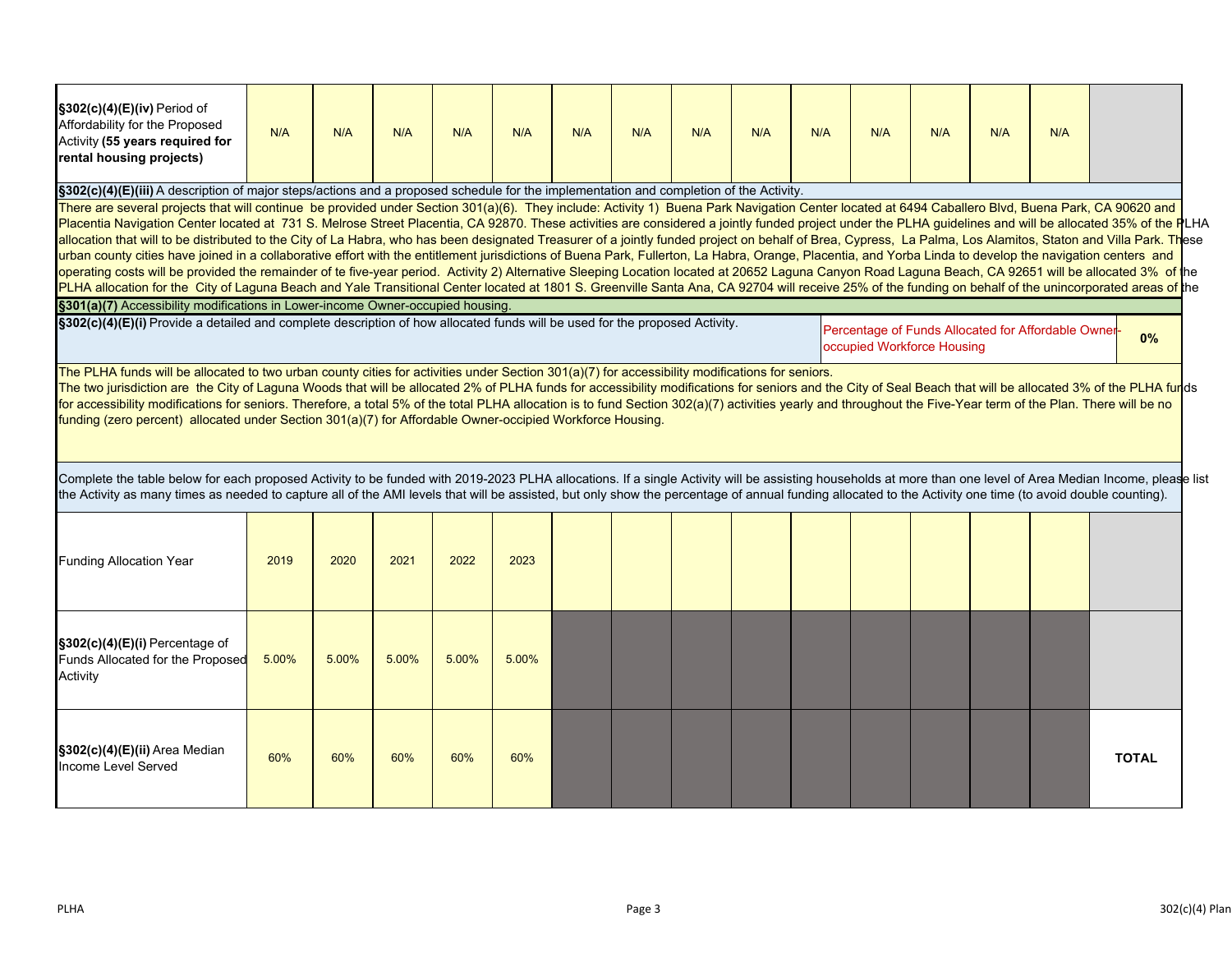| §302(c)(4)(E)(ii) Unmet share of<br>the RHNA at AMI Level<br>Note: complete for year 2019<br>& 2020 only                                                                                                                                                                                                                                                                                                                                                                                                                                                                                                                                                                                                                                                                                                                                                                                                                                                                                                                                                                                                                                                                                                                                                                                                                                                                                                                                                                                          | N/A                                                                                                                                                                                                                                                                                                                                                                                                                                                                                                                                                                                                                                                                                                                                                                                                                                                                                                                                                                                                                                                                                                                                                                                            | N/A | N/A | N/A | N/A |  |  |  |  |  |  |  |  |  | $\Omega$ |
|---------------------------------------------------------------------------------------------------------------------------------------------------------------------------------------------------------------------------------------------------------------------------------------------------------------------------------------------------------------------------------------------------------------------------------------------------------------------------------------------------------------------------------------------------------------------------------------------------------------------------------------------------------------------------------------------------------------------------------------------------------------------------------------------------------------------------------------------------------------------------------------------------------------------------------------------------------------------------------------------------------------------------------------------------------------------------------------------------------------------------------------------------------------------------------------------------------------------------------------------------------------------------------------------------------------------------------------------------------------------------------------------------------------------------------------------------------------------------------------------------|------------------------------------------------------------------------------------------------------------------------------------------------------------------------------------------------------------------------------------------------------------------------------------------------------------------------------------------------------------------------------------------------------------------------------------------------------------------------------------------------------------------------------------------------------------------------------------------------------------------------------------------------------------------------------------------------------------------------------------------------------------------------------------------------------------------------------------------------------------------------------------------------------------------------------------------------------------------------------------------------------------------------------------------------------------------------------------------------------------------------------------------------------------------------------------------------|-----|-----|-----|-----|--|--|--|--|--|--|--|--|--|----------|
| §302(c)(4)(E)(ii) Projected<br>Number of Households Served                                                                                                                                                                                                                                                                                                                                                                                                                                                                                                                                                                                                                                                                                                                                                                                                                                                                                                                                                                                                                                                                                                                                                                                                                                                                                                                                                                                                                                        | 24                                                                                                                                                                                                                                                                                                                                                                                                                                                                                                                                                                                                                                                                                                                                                                                                                                                                                                                                                                                                                                                                                                                                                                                             | 29  | 29  | 29  | 29  |  |  |  |  |  |  |  |  |  | 140      |
| §302(c)(4)(E)(iv) Period of<br>Affordability for the Proposed<br>N/A<br>N/A<br>N/A<br>N/A<br>N/A<br>Activity<br>§302(c)(4)(E)(iii) A description of major steps/actions and a proposed schedule for the implementation and completion of the Activity.                                                                                                                                                                                                                                                                                                                                                                                                                                                                                                                                                                                                                                                                                                                                                                                                                                                                                                                                                                                                                                                                                                                                                                                                                                            |                                                                                                                                                                                                                                                                                                                                                                                                                                                                                                                                                                                                                                                                                                                                                                                                                                                                                                                                                                                                                                                                                                                                                                                                |     |     |     |     |  |  |  |  |  |  |  |  |  |          |
| low-income seniors.                                                                                                                                                                                                                                                                                                                                                                                                                                                                                                                                                                                                                                                                                                                                                                                                                                                                                                                                                                                                                                                                                                                                                                                                                                                                                                                                                                                                                                                                               | The urban county City of Laguna Woods located at 24264 El Toro Rd Laguna Woods, CA 9263 7 offers an energy efficiency program to low income seniors. Laguna Woodsis in the process of completing<br>its agreement by November 2021.<br>The City of Seal Beach located at 211 8th St Seal Beach, CA 90740. THeir PLHA contract was executed in June 16, 2021. Since that time they have assisted 15 households currently offers tub cuts for<br>Both jurisdictions will offer accessibility modifications to seniors with income at or below 60% AMI.<br>§301(a)(8) Efforts to acquire and rehabilitate foreclosed or vacant homes and apartments.<br>§301(a)(9) Homeownership opportunities, including, but not limited to, down payment assistance.<br>§301(a)(10) Fiscal incentives made by a county to a city within the county to incentivize approval of one or more affordable housing Projects, or matching funds invested by a county in an affordable housing<br>development Project in a city within the county, provided that the city has made an equal or greater investment in the Project. The county fiscal incentives shall be in the form of a grant or low-interest Idan to |     |     |     |     |  |  |  |  |  |  |  |  |  |          |
| an affordable housing Project. Matching funds investments by both the county and the city also shall be a grant or low-interest deferred loan to the affordable housing Project.<br>§302(c)(4)(E)(i) Provide a detailed and complete description of how allocated funds will be used for the proposed Activity.<br>Percentage of Funds Allocated for Affordable Owner<br>occupied Workforce Housing (AOWH)                                                                                                                                                                                                                                                                                                                                                                                                                                                                                                                                                                                                                                                                                                                                                                                                                                                                                                                                                                                                                                                                                        |                                                                                                                                                                                                                                                                                                                                                                                                                                                                                                                                                                                                                                                                                                                                                                                                                                                                                                                                                                                                                                                                                                                                                                                                |     |     |     |     |  |  |  |  |  |  |  |  |  |          |
| The City of San Juan Capistrano joined the County as an urban County City effective July 1, 2021. During the first year PLHA the City of San Juan Capistrano did not apply for their year 1 allocation.<br>Therefore the County is authorized to apply for the San Juan Capistrano allocation and administer the PLHA program for them. The City of San Juan Capistrano anticipates working with a developer for the<br>creation of Affordable units. The County will provide a fiscal incentive in the form of a grant to the City of San Juan Capistrano provided that the city has made an equal or greater investment in the project.<br>San Juan Capistrano will be using the PLHA funds for predevelopment, escrow closing and approval of entitements for the oapproval of Affordable rental units. The project will consist of 40 units affordable<br>to households with incomes at or below 30% AMI, Nine units will be for households at or below 50% AMI and the Manager unit will be available for households with income at or below 120% AMI. t is<br>anticipated that San JUan Capistrano will loan the funds to the Developer. Any Program income they receive from residual rent recents must be used by the City f San Juan on any of the eligible activities.<br>Complete the table below for each proposed Activity to be funded with 2019-2023 PLHA allocations. If a single Activity will be assisting households at more than one level of Area Median Income, please list |                                                                                                                                                                                                                                                                                                                                                                                                                                                                                                                                                                                                                                                                                                                                                                                                                                                                                                                                                                                                                                                                                                                                                                                                |     |     |     |     |  |  |  |  |  |  |  |  |  |          |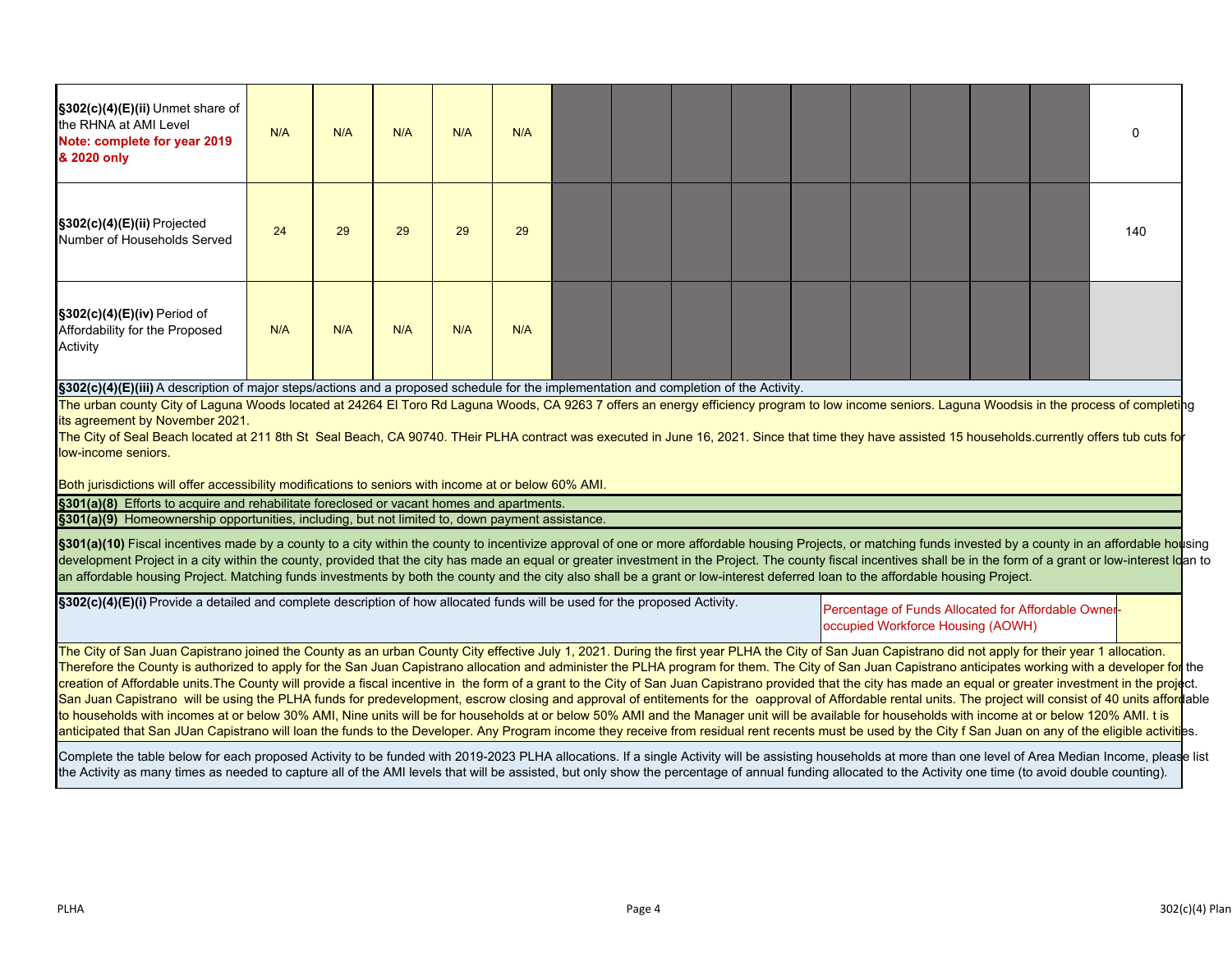| <b>Funding Allocation Year</b>                                                                           | 2019                               | 2020   | 2021   | 2022                                                        | 2023   |  |  |  |  |              |
|----------------------------------------------------------------------------------------------------------|------------------------------------|--------|--------|-------------------------------------------------------------|--------|--|--|--|--|--------------|
| Type of Activity                                                                                         | <b>Fiscal</b><br><b>Incentives</b> | Fiscal | Fiscal | Fiscal<br>Incentives   Incentives   Incentives   Incentives | Fiscal |  |  |  |  |              |
| Type of Affordable Housing<br>Project                                                                    | Rental                             | Rental | Rental | Rental                                                      | Rental |  |  |  |  |              |
| §302(c)(4)(E)(i) Percentage of<br>Funds Allocated for the Proposed<br>Activity                           | 20%                                | 20%    | 20%    | 20%                                                         | 20%    |  |  |  |  |              |
| §302(c)(4)(E)(ii) Area Median<br>Income Level Served                                                     | 30%                                | 30%    | 30%    | 30%                                                         | 30%    |  |  |  |  | <b>TOTAL</b> |
| §302(c)(4)(E)(ii) Unmet share of<br>the RHNA at AMI Level<br>Note: complete for year 2019<br>& 2020 only | N/A                                | N/A    | N/A    | N/A                                                         | N/A    |  |  |  |  | $\Omega$     |
| §302(c)(4)(E)(ii) Projected<br>Number of Households Served                                               | N/A                                | N/A    | N/A    | N/A                                                         | 50     |  |  |  |  | 50           |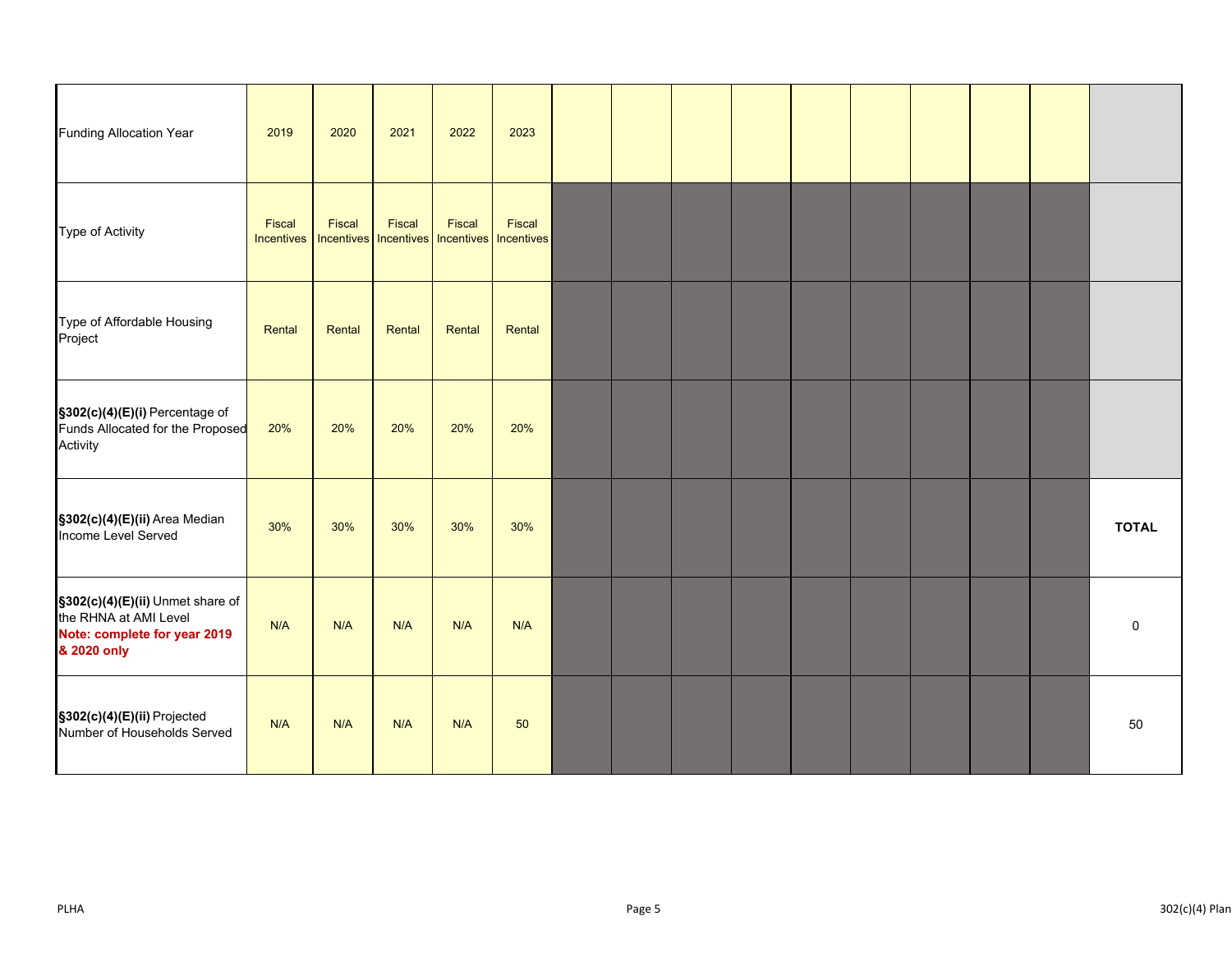| §302(c)(4)(E)(iv) Period of<br>Affordability for the Proposed<br>Activity (55 years required for<br>rental housing projects)           |  | 55 |  |  | 55 |  |  |  |  |  |  |  |  |  |  |
|----------------------------------------------------------------------------------------------------------------------------------------|--|----|--|--|----|--|--|--|--|--|--|--|--|--|--|
| §302(c)(4)(E)(iii) A description of major steps/actions and a proposed schedule for the implementation and completion of the Activity. |  |    |  |  |    |  |  |  |  |  |  |  |  |  |  |

The City of San Juan Capistrano approved a Resolution authorizing the County to Apply on their behalf for PLHA funds on September 14, 2021. The City intends to use the funding to support predevelopment activities including entering into a Dusposition and Development Agreement with a Developer by June 30, 2022, initiate and close escrow by January 31, 2023, Process and receive approval ofr the Project Entitlement packet by Janaury 24, 2024, and construction of the project to begin Janaury 31, 2025. The City of San Juan Capistrano is providing \$5.9 million in Low Income Multi Family funds into the project. THis allows the County of Orange to provide the PLHA incentive funds to the development.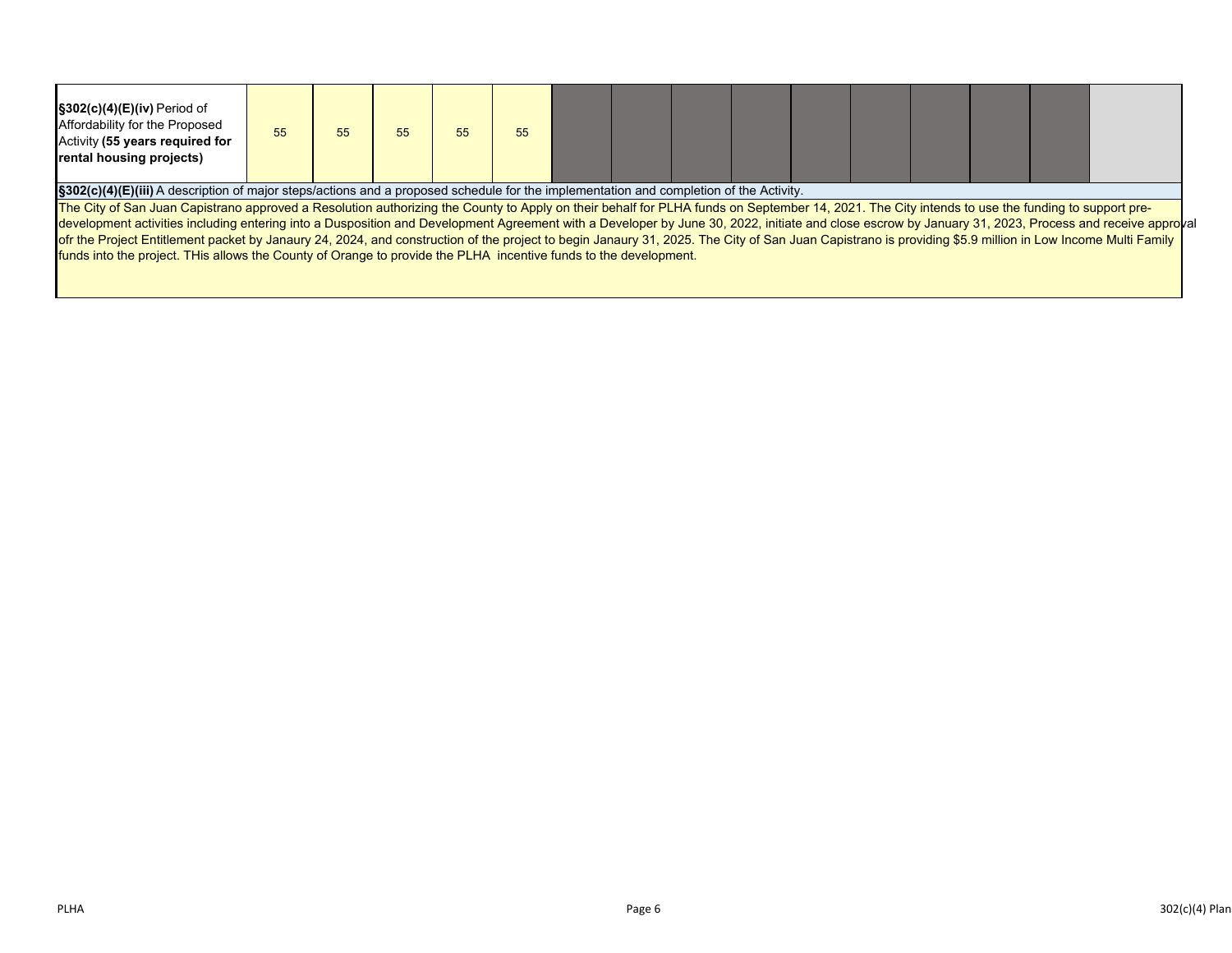|                 |                         |                         |                                                                                                                                                               |        | <b>Application Development Team (ADT) Support Form</b>                          |                                                     |                       |                |                              | Rev. 5/7/21                   |
|-----------------|-------------------------|-------------------------|---------------------------------------------------------------------------------------------------------------------------------------------------------------|--------|---------------------------------------------------------------------------------|-----------------------------------------------------|-----------------------|----------------|------------------------------|-------------------------------|
|                 |                         |                         | Please complete the "yellow" cells in the form below and email a copy to: AppSupport@hcd.ca.gov. and PLHA@hcd.ca.gov. A member of the Application Development |        | Team will respond to your request within ASAP.                                  |                                                     |                       |                |                              |                               |
| Full Name:      |                         | <b>Rebecca Leifkes</b>  |                                                                                                                                                               |        |                                                                                 | Date Requested:                                     | 10/6/21               |                | Application<br>Version Date: | 12/7/21                       |
| Organization:   |                         | <b>County of Orange</b> |                                                                                                                                                               | Email: | rebecca.leifkes@occr.ocgov.com                                                  |                                                     | <b>Contact Phone:</b> |                | 714/673-5194                 |                               |
|                 |                         |                         | Justification:: I am needing to have application going with staff report or June 23, 2020 Board of Supervisor's meeting ready by this Thursday.               |        |                                                                                 |                                                     |                       |                |                              |                               |
| Issue #         | Program<br>Name &       | Tab                     | <b>Section</b>                                                                                                                                                | Cell#  |                                                                                 | <b>Update/Comment</b>                               |                       | <b>Urgency</b> |                              | <b>ADT Status Status Date</b> |
| $\mathbf{1}$    | <b>PLHA Supp</b><br>App | 302(c)(4) Plan          | Section 301(a)(6)                                                                                                                                             | 77     | AJ-AL Need to add "2023" for the Final Year for<br>Supportive Services          |                                                     |                       | <b>High</b>    |                              |                               |
| $\overline{2}$  | <b>PLHA Supp</b><br>App | 302(c)(4) Plan          | Section 301(a)(6)                                                                                                                                             | 78     | AJ-AL Need to add "Supportive Case Mgmt Services"<br>2023 Final Year for        |                                                     |                       | <b>High</b>    |                              |                               |
| 3               | <b>PLHA Supp</b><br>App | 302(c)(4) Plan          | Section 301(a)(6)                                                                                                                                             | 79     | RS TU VW XY ZAA ABAC ADAE AFAG AHAI AJAKAL<br>28 28 28 28 28<br>$5\overline{)}$ | $5\phantom{.0}$<br>5 <sup>5</sup><br>$5\phantom{1}$ | $5\overline{)}$       | <b>High</b>    |                              |                               |
| 4               | <b>PLHA Supp</b><br>App | 302(c)(4) Plan          | Section 301(a)(6)                                                                                                                                             | 82     | <b>AJAKAL</b><br>163                                                            |                                                     |                       | <b>High</b>    |                              |                               |
| 5               | <b>PLHA Supp</b><br>App | 302(c)(4) Plan          | Section 301(a)(6)                                                                                                                                             | 131    | RS TU VW XY ZAA need to change the 20% to<br>22 22 22 22 22                     |                                                     |                       | <b>High</b>    |                              |                               |
| 6               |                         |                         |                                                                                                                                                               |        |                                                                                 |                                                     |                       | <b>High</b>    |                              |                               |
| $\overline{7}$  |                         |                         |                                                                                                                                                               |        |                                                                                 |                                                     |                       | <b>High</b>    |                              |                               |
| 8               |                         |                         |                                                                                                                                                               |        |                                                                                 |                                                     |                       | <b>High</b>    |                              |                               |
| 9               |                         |                         |                                                                                                                                                               |        |                                                                                 |                                                     |                       | <b>High</b>    |                              |                               |
| 10 <sup>°</sup> |                         |                         |                                                                                                                                                               |        |                                                                                 |                                                     |                       | <b>High</b>    |                              |                               |
| 11              |                         |                         |                                                                                                                                                               |        |                                                                                 |                                                     |                       | <b>High</b>    |                              |                               |
| 12              |                         |                         |                                                                                                                                                               |        |                                                                                 |                                                     |                       | <b>High</b>    |                              |                               |
| 13              |                         |                         |                                                                                                                                                               |        |                                                                                 |                                                     |                       | <b>High</b>    |                              |                               |
| 14              |                         |                         |                                                                                                                                                               |        |                                                                                 |                                                     |                       | <b>High</b>    |                              |                               |
| 15              |                         |                         |                                                                                                                                                               |        |                                                                                 |                                                     |                       | <b>High</b>    |                              |                               |